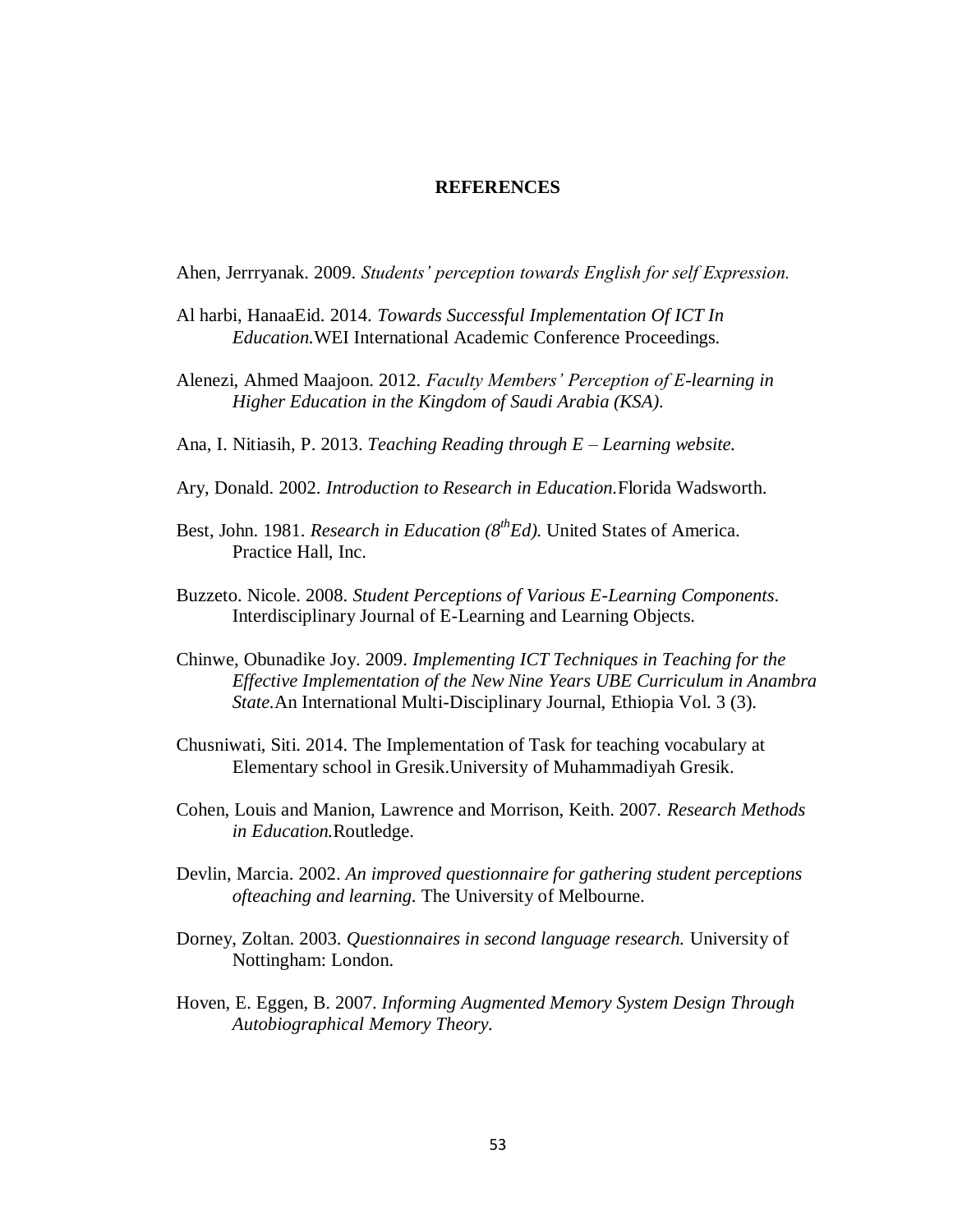- Idowu, A.The role of educational evaluation in educational development of Nigeria. 10:35 PM, June  $3^{th}$  2015.
- Isik, Azad. 2009. *Perceptions Of Students And Teachers About The Use Of E Learning / Sharing Portal In Educational Activities.*
- Macrae, N. and Bodenhausen, G. 2001. *Social cognition: categorical person perception.*The British Psychological society. Pg 239 – 255.
- Madaniyah, Zarotul. 2012. Teaching Speaking using Hand puppet to the fourth grade of SDN 2 Sidokumpul Gresik. University of Muhammadiyah Gresik.
- Mazarin, Jade. *Impression Management in Sociology: Theory, Definition & Examples.* 12.16 PM, June  $4<sup>th</sup>$  2015.
- Nazara, Situjuh. 2011. *Students' perception on EFL Speaking skill development.* Journal of English Teaching.
- Robbins, SP. 2001. *Organizational Behavior ;15th edition.*Sandiego State University. Part two chapter six.
- Sugiyono. 2013. *MetodePenelitianKuantitativeKualitativedan R&D.*Alfabeta: Bandung.
- Tagoe, Michael. 2012. *Students' perceptions on incorporating e-learning into teaching and learning at the University of Ghana.* International Journal of Education and Development using Information and Communication Technology (IJEDICT).
- Tarhan, Sahika. 2003. *Perceptions Of Students, Teachers And Parents Regarding English Medium Instruction At Secondary Education*.
- Tasir, Z. Al Dheleai, Y. Harun, J. Shukor, N. 2013.*Students' Perception towards the Use of Social Networking as an elearning Platform.*UniversitiTeknologi Malaysia.
- Tulving, Endel. 1989. *Memory: Performance, Knowledge, and Experience.* European Journal of cognitive psychology.